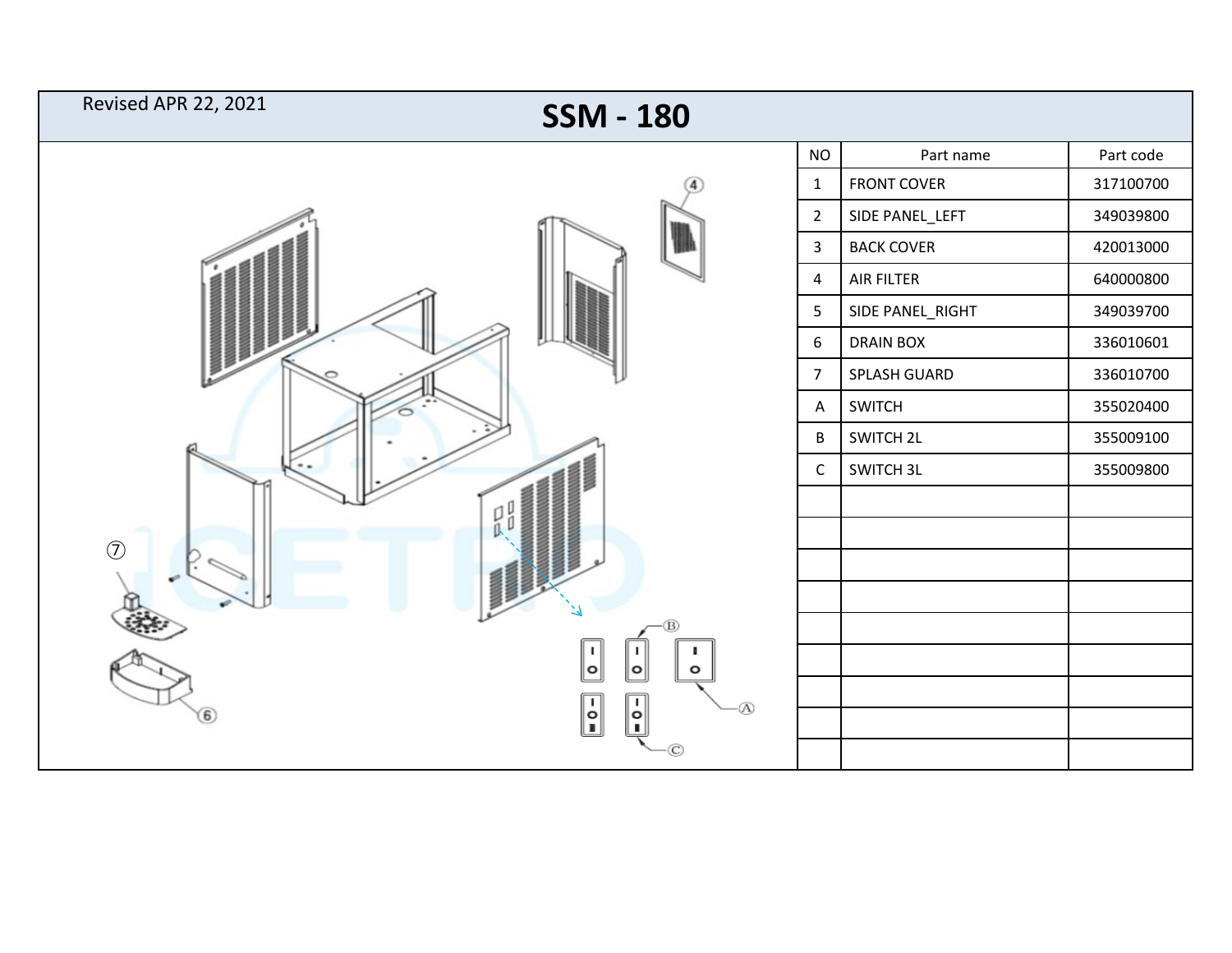| Revised OCT 29, 2021<br><b>SSM - 180</b> |                  |                            |           |
|------------------------------------------|------------------|----------------------------|-----------|
|                                          | <b>NO</b>        | Part name                  | Part code |
|                                          |                  | AXIAL FAN MOTOR            | 353013900 |
|                                          | $\mathbf{3}$     | <b>CONDENSER ASSY</b>      | 411007700 |
|                                          |                  | <b>TRANS</b>               | 366001001 |
| $\overline{2}$                           | $\boldsymbol{6}$ | <b>MAIN PCB</b>            | 367010301 |
| 22222222                                 | $\overline{7}$   | <b>COMPRESSOR ASSY</b>     | 394010600 |
|                                          | $7-1$            | OLP (INCLUDED)             | N/A       |
|                                          |                  | 7-2 START-REALY (INCLUDED) | N/A       |
|                                          | 8                | MAGNETIC CONTACTOR         | 322002200 |
| $\overline{5}$                           |                  |                            |           |
| $\circled6$                              |                  |                            |           |
|                                          |                  |                            |           |
| $\circledS$                              |                  |                            |           |
|                                          |                  |                            |           |
|                                          |                  |                            |           |
|                                          |                  |                            |           |
|                                          |                  |                            |           |
|                                          |                  |                            |           |
|                                          |                  |                            |           |
|                                          |                  |                            |           |
|                                          |                  |                            |           |